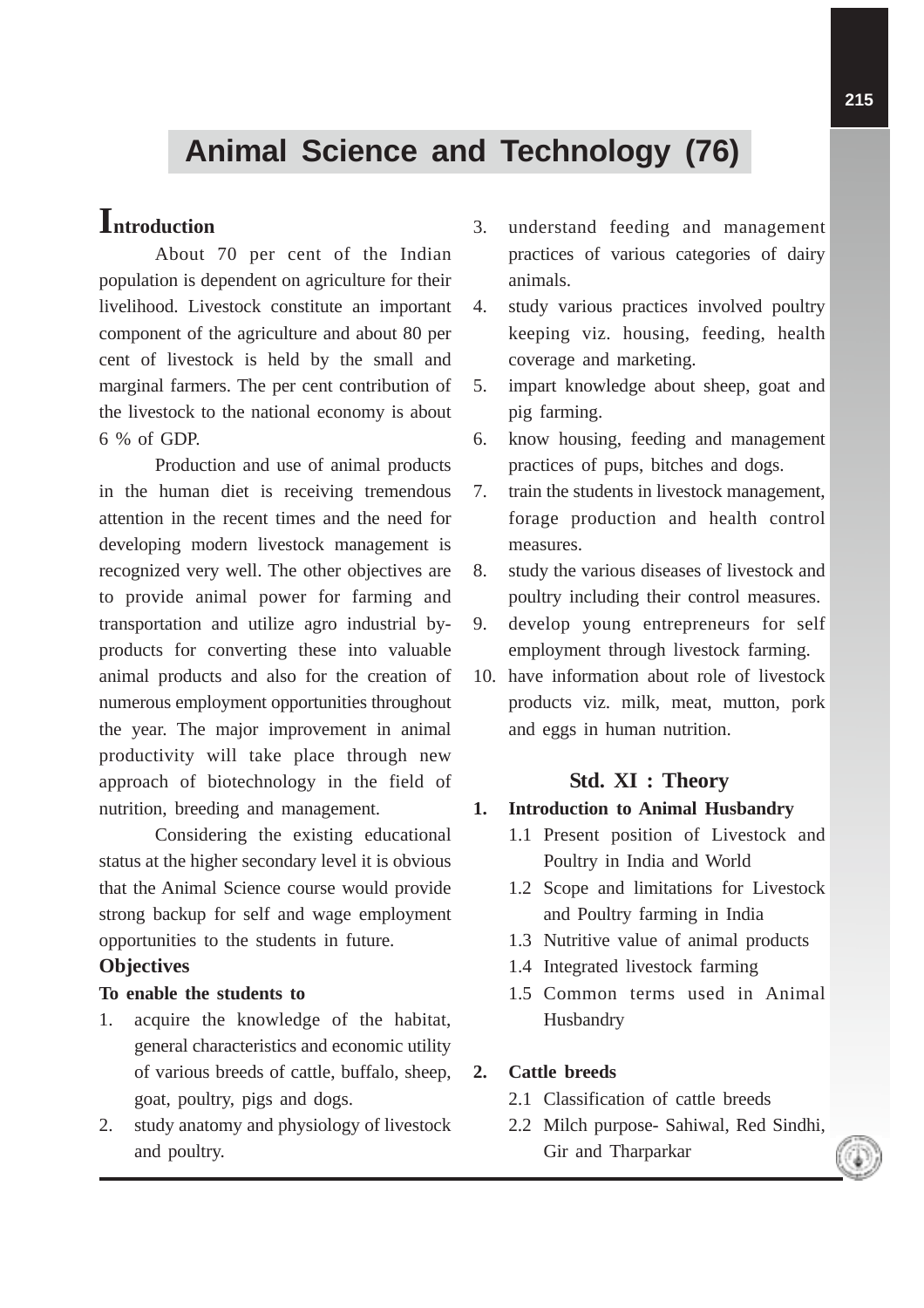- 2.3 Dual purpose-Deoni, Ongole, Kankrej and Hariana
- 2.4 Draft purpose-Khillar, Dangi, Red Kandhari and Gaolao
- 2.5 Exotic breeds Holstein Friesian, Jersey and Brown Swiss.
- 2.6 Crossbreds of Maharashtra Holdeo and Phule Triveni

#### **3. Buffalo breeds**

- 3.1 Classification of buffalo breeds
- 3.2 Murrah, Surti, Mehsana, Jaffarabadi, Nagpuri, Pandharpuri, Marathwadi

#### **4. Sheep and Goat breeds**

- 4.1 Classification of sheep breeds
- 4.2 Sheep breeds: Indian (Deccani, Bannur) and Extotic (Merino, Rambouillet and Southdown) breeds.
- 4.3 Classification of goat breeds
- 4.4 Goat breeds: Indian breeds (Osmanabadi, Sangamneri, Jamunapari, Black Bengal, Barberi and Pashmina) and extotic breeds (Saanen, Alpine)

#### **5. Pig and Dog breeds**

- 5.1 Classification of pig breeds
- 5.2 Pig breeds: Indian (Deshi breed) and exotic (White Yorkshire, Landrace) breeds.
- 5.3 Classification of dog breeds
- 5.4 Dog breeds: Pomeranian, German shepherd, Doberman and Labrador

#### **6. Poultry breeds**

- 6.1 Classification of poultry breeds
- 6.2 Indian breeds : Aseel and Kadaknath
- 6.3 Exotic breeds : White Leg Horn and Rhode Island Red
- 6.4 Commercial strains

#### **7. Animal breeding and selection**

- 7.1 Systems of breeding: Inbreeding and **Outbreeding**
- 7.2 Basis of selection: Individual, pedigree and progeny testing.
- 7.3 Methods of selection: Tandem, Independent culling and Selection Index Method
- 7.4 Conservation of local germplasm

#### **8. Skeletal system**

- 8.1 Bones
- 8.2 Skeleton
- 8.3 Joints

#### **9. Circulatory System**

- 9.1 Heart
- 9.2 Blood vessels
- 9.3 Blood
- 9.4 Blood circulation
- 9.5 Lymphatic system

#### **10. Respiratory System**

- 10.1 Respiratory organs
- 10.2 Mechanism of respiration

#### **11. Urinary System**

- 11.1 Organs of urinary system
- 11.2 Structure of nephron
- 11.3 Urine formation

#### **12. Digestive System**

- 12.1 Organs of alimentary canal of ruminants
- 12.2 Accessory glands
- 12.3 Ruminant digestion

#### **13. Reproductive System**

- 13.1 Male reproductive system
- 13.2 Female reproductive system
- 13.3 Oestrous cycle
- 13.4 Fertilization
- 13.5 Pregnancy
- 13.6 Parturition
- 13.7 Udder



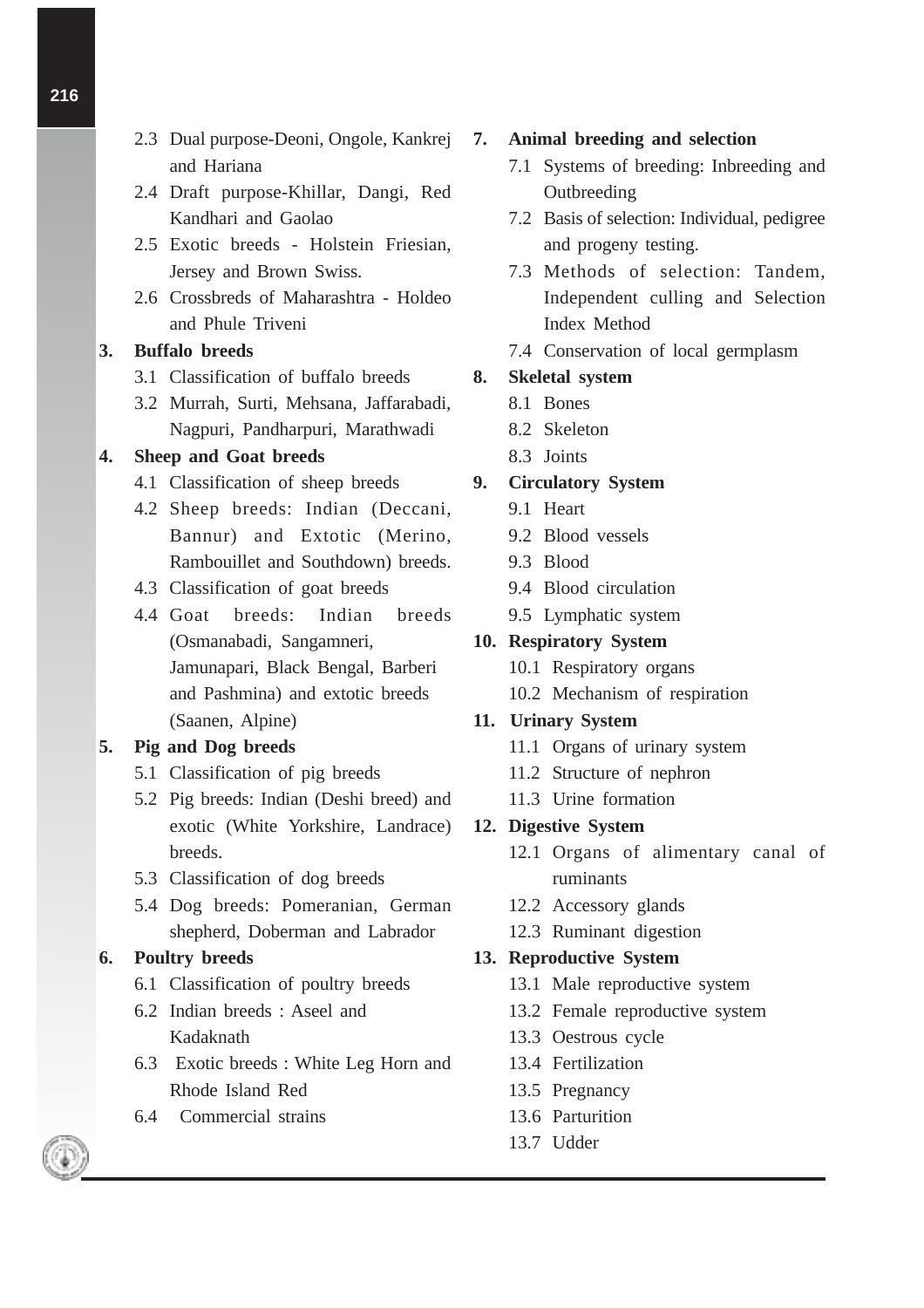## **14. Nervous system, endocrine glands and sense organs**

- 14.1 Central Nervous system
- 14.2 Endocrine glands
- 14.3 Sense organs: Eye, ear and skin

#### **15. Poultry anatomy and Physiology**

- 15.1 Skeletal system
- 15.2 Digestive system
- 15.3 Respiratory system
- 15.4 Reproductive system
- 15.5 Endocrine glands

#### **16. Artificial Insemination**

- 16.1 Definition, advantages and disadvantages
- 16.2 Semen collection
- 16.3 Semen composition and properties
- 16.4 Semen preservation
- 16.5 Insemination
- 16.6 Embryo transfer technology
- 16.7 Cloning technique

#### **17. Milk**

- 17.1 Composition of milk
- 17.2 Properties of milk
- 17.3 Preservation of milk
- 17.4 Marketing of milk
- 17.5 Adulteration of milk

#### **18. Forage production**

- 18.1 Forage production in India
- 18.2 Cultivation practices of common fodder crops viz. Maize, Jawar, cowpea, Lucerne, Berseem, Gajraj, Subabhul

#### **Practicals (XI)**

- 1. Nomenclature of external body parts of livestock and poultry.
- 2. Demonstration of morphological features of various breeds of cattle.
- 3. Demonstration of morphological features of various breeds of buffalo.
- 4. Demonstration of morphological features of various breeds of sheep and goat.
- 5. Demonstration of morphological features of various breeds of dog and pig.
- 6. Demonstration of morphological features of various breeds of poultry.
- 7. Demonstration of age of livestock by dentition and horn ring method.
- 8. Demonstration of weight of animals by measurement.
- 9. Preparation of animals for show and judging of animals.
- 10. Handling and casting of animals.
- 11. Study of various body systems of ruminants.
- 12. Signs and detection of heat in animals.
- 13. Study of methods of pregnancy diagnosis.
- 14. Signs and stages of parturition.
- 15. Demonstration of internal organs of poultry and structure of an egg.
- 16. Study of equipments required for collection of semen
- 17. Analysis of milk for fat and specific gravity.
- 18. Identification of commonly used fodder crops.
- 19. Visit to local veterinary dispensary to demonstrate A.I. technique.
- 20. Visit to dairy plant and slaughter house

#### **Project Work (XI)**

- 1. Collect the information of Cattle/ Buffalo/ Sheep/ Goat/ Pig/ Dog /Poultry breeds in the surrounding area.
- 2. Visit and observe nearest Artificial Insemination (A.I.) Centre.
- 3. Visit and study co-operative milk sangh/ Government milk scheme.
- 4. Collect the specimens of common fodder crops.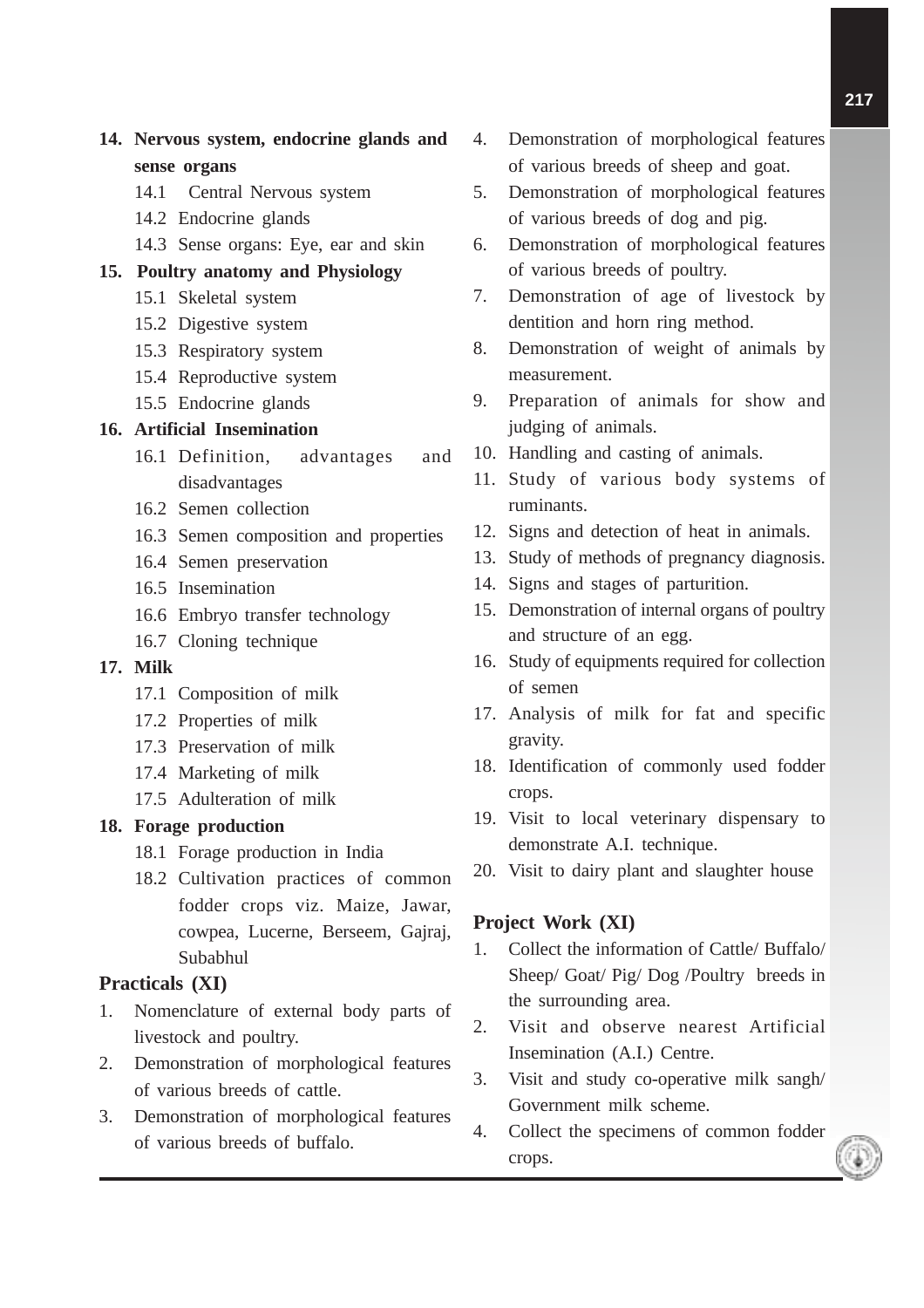## **Note :** Teacher can allot any one above project work.

## **Std. XII**

## **1. Feed nutrients**

- 1.1 Water
- 1.2 Protein
- 1.3 Carbohydrates
- 1.4 Lipids
- 1.5 Vitamins
- 1.6 Minerals

## **2. Feeds and Feeding**

- 2.1 Classification of feedstuffs
- 2.2 Unconventional feedstuffs
- 2.3 Preservation of forages
- 2.4 Anti-nutritional/harmful constituents
- 2.5 Processing of feedstuffs
- 2.6 Feeding standards
- 2.7 Ration
- 2.8 Thumb rule for cattle feeding
- 2.9 Watering of animals
- **3. Routine management practices**
	- 3.1 Identification of animals
	- 3.2 Dehorning
	- 3.3 Castration
	- 3.4 Grooming
	- 3.5 Milking
	- 3.6 Drying off
	- 3.7 Culling
	- 3.8 Hoof trimming
	- 3.9 Ringing of bulls
	- 3.10 Deworming
	- 3.11 Spraying and dipping
	- 3.12 Vaccination
	- 3.13 Record keeping
	- 3.14 Carcass disposal

## **4. Housing of dairy animals**

- 4.1 Objectives of housing
- 4.2 Selection of site
- 4.3 Systems of housing
- 4.4 Components of the farm buildings

## **5. Dairy cattle and Buffalo management**

- 5.1 Raising of calves
- 5.2 Raising of heifers
- 5.3 Care and management of pregnant animals
- 5.4 Care and management of freshly calved animals
- 5.5 Care and management of lactating animals
- 5.6 Care and management of breeding bull

## **6. Goat Management**

- 6.1 Importance of goat farming
- 6.2 Housing
- 6.3 Management of kids
- 6.4 Management of pregnant and lactating does
- 6.5 Management of breeding bucks

## **7. Sheep Management**

- 7.1 Importance of sheep farming
- 7.2 Housing
- 7.3 Management of lambs
- 7.4 Management of pregnant and lactating ewes.
- 7.5 Management of breeding rams.

## **8. Poultry housing and equipments**

- 8.1 Principles of housing
- 8.2 Construction of house
- 8.3 Systems of poultry keeping
- 8.4 Equipments

## **9. Poultry nutrition**

- 9.1 Principles of poultry feeding
- 9.2 Classification of poultry feed ingredients.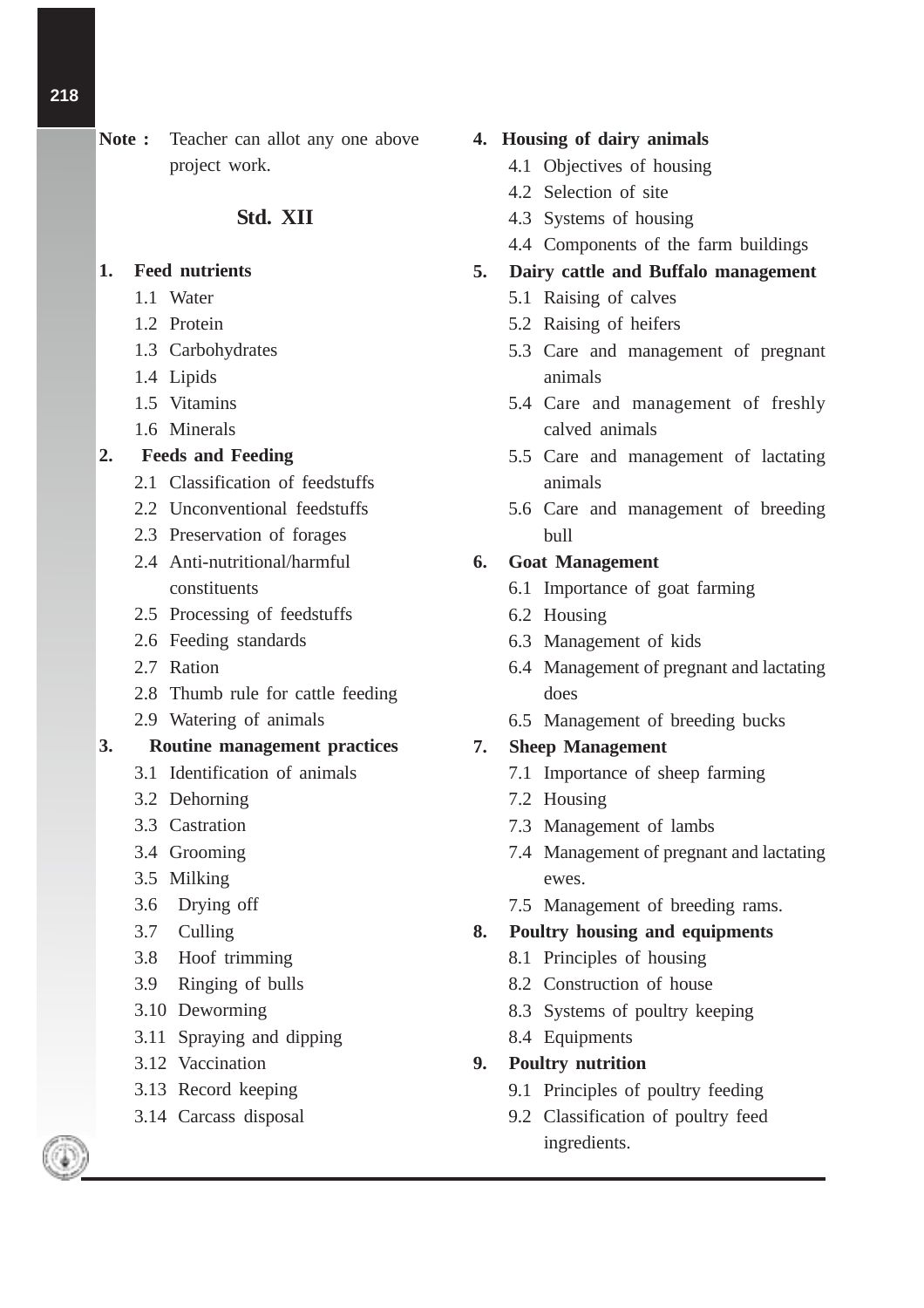- 9.3 Balanced ration for poultry
- 9.4 Methods of feeding for chicks, broilers and layers

#### **10. Poultry Management**

- 10.1 Hatchery Management
- 10.2 Rearing of chicks
- 10.3 Layer management
- 10.4 Broiler management
- 10.5 Marketing of poultry products

#### **11. Pig Management**

- 11.1 Importance of pig farming
- 11.2 Management of piglets
- 11.3 Management of lactating and pregnant sows
- 11.4 Management of boars

#### **12. Dog Management**

- 12.1 Importance of dogs
- 12.2 Management of pups
- 12.3 Management of lactating and pregnant bitches
- 12.4 Management of male dogs

#### **13. Diseases of livestock**

- 13.1 Introduction to diseases
- 13.2 Bacterial diseases : Anthrax, H.S., B.Q., Brucellosis, Enterotoxaemia, **Mastitis**
- 13.3 Viral diseases : Foot and mouth disease, Ephemeral fever, PPR (Peste des petits Ruminants), Blue tongue, Sheep and goat pox, Rabies
- 13.4 Protozoan diseases : Theileriosis, Surra and Babesiosis
- 13.5 Parasitic diseases : Endoparasites and **Ectoparasites**
- 13.6 Systemic diseases : Simple indigestion, Tympany, Diarrhoea, Pneumonia, Anaemia
- 13.7 Reproductive disorders : Dystokia, Retention of placenta, Metritis,

Prolapse of uterus, Infertility

- 13.8 Metabolic diseases : Milk fever, Ketosis
- 13.9 Contingency planning for livestock

#### **14. Poultry diseases**

- 14.1 Bacterial diseases : Bacillary white diarrhoea, Colibacillosis, Chronic respiratory disease (C.R.D.)
- 14.2 Viral diseases : Ranikhet disease Gumboro disease, Marek's disease, Fowl pox, Bird flu
- 14.3 Fungal diseases : Aflatoxicoisis, Aspergillosis
- 14.4 Parasitic diseases : Coccidiosis, Ectoparasites and endoparasites
- 14.5 Nutritional diseases : Vitamins and mineral deficiencies

#### **Practicals (XII)**

- 1. Study and identification of commonly used conventional and non-conventional feedstuffs.
- 2. Method for silage and hay making.
- 3. Feeding schedules for different classes of livestock.
- 4. Computation of ration of various classes of livestock as per ISI standards and feed formulation by using computer.
- 5. Demonstration of chaffing and ureamolasses treatment.
- 6. Study of housing systems for livestock.
- 7. Identification marks for livestock.
- 8. Demonstration of dehorning and castration.
- 9. Routine management practices viz. grooming, washing, clipping and spraying.
- 10. Milking of animals.
- 11. Maintenance of various farm, breeding and health record by using computers.
- 12. Study of poultry housing.